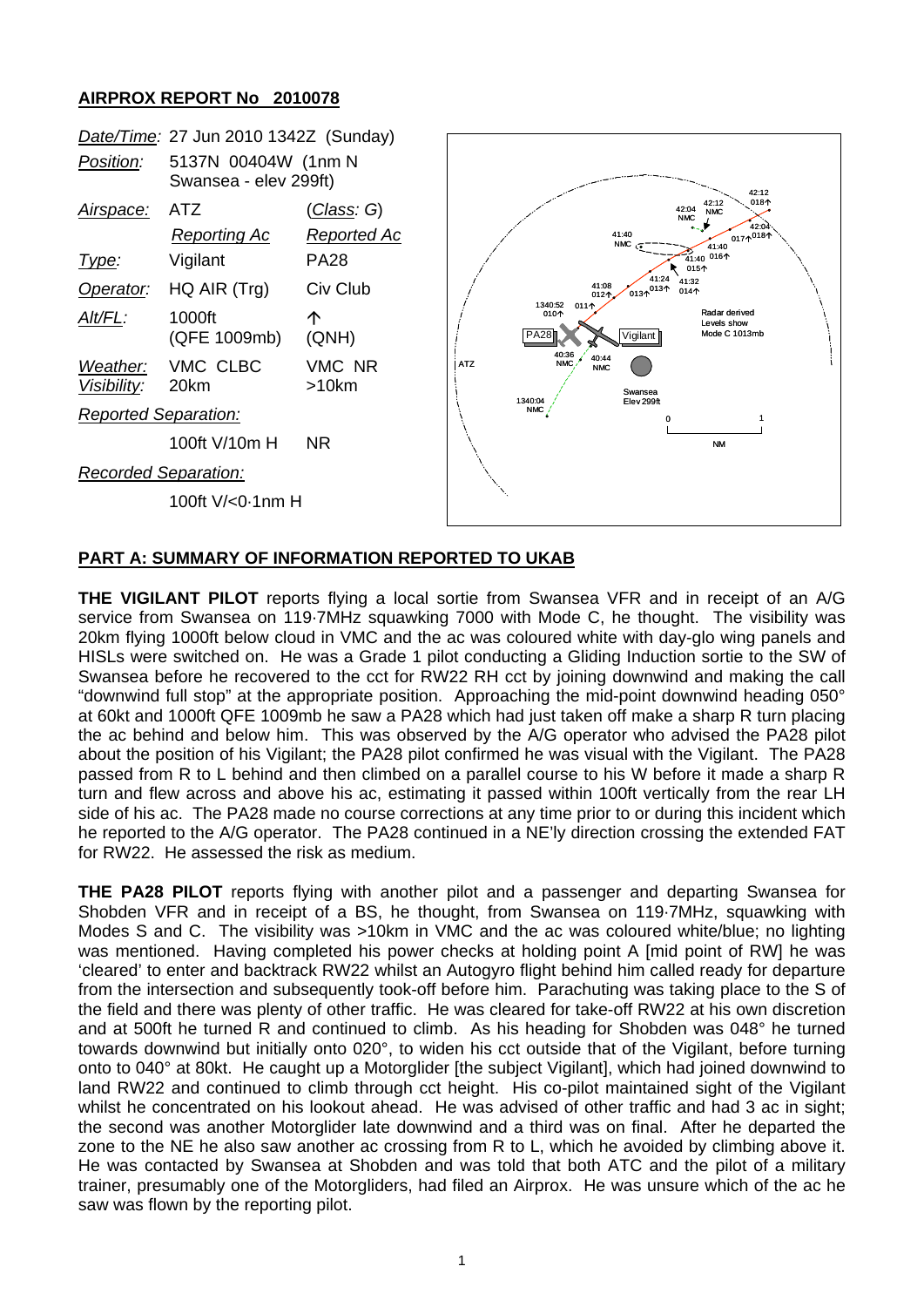**THE PA28 CO-PILOT** reports that whilst climbing and turning R, having flown clear of the Autogyro, onto a heading parallel to the RW he saw a Motorglider downwind ahead, to the R and above. They continued climbing and remained on heading passing well clear and to the L of the Motorglider, which by this time was abeam the RW22 threshold. He was visual continuously with this ac and with another Motorglider well ahead in the cct, which was by then on final. He recalled that both of these ac were practising ccts. He thought no more of what was to him, an unremarkable situation. When the ac was established at 2000ft just outside the zone he saw an ac approaching from their R so he warned the pilot and they avoided by climbing above it. He was not sure which of the ac was flown by the reporting pilot but if it was the Motorglider downwind he thought its pilot might not have been aware of their PA28 turning downwind and climbing behind them until they passed above and to their L. He had seen all four ac throughout and had made appropriate information comments to the pilot to aid his decision-making.

**THE SWANSEA AIR GROUND OPERATOR** reports the PA28 departed RW22 initially following a RH cct pattern. He asked the pilot if he was visual with a Vigilant downwind and he replied that he was. The PA28 continued the climb on the downwind leg and passed over the top and L to R of the Vigilant within close proximity before departing the cct to the NE through the RW22 approach without making radio calls as to his intentions. The subject Vigilant pilot reported that the PA28 had just passed O/H within 100ft and that appropriate reporting action would be taken.

Unofficial Wx observation for Swansea was surface wind 240° 12KT 8Km SCT020 OAT 20°.

**ATSI** reports that Swansea Airport provides an Air/Ground Communications Service (AGCS), callsign Swansea Radio. CAP452 describes an AGCS. Of particular importance: 'Personnel providing an AGCS shall ensure that they do not pass a message which could be construed to be either an air traffic control instruction or an instruction issued by Flight Information Service Officers (FISOs) for specific situations'.

An ATZ (Class G) is notified in the UK AIP for Swansea. Its dimensions are a circle radius 2nm centred on longest notified runway (04/22). The vertical limits are surface to 2000ft aal (aerodrome elevation 299ft).

When the PA28 flight requested to taxi for departure on its flight to Shobdon, the pilot was informed the runway in use was 22, RH cct, and was passed the QNH, which was all read back correctly. When the ac reached holding point Alpha, the pilot reported ready for departure and requested to backtrack the RW. It was suggested that he should hold position due to traffic on base leg, shortly turning final.

[UKAB Note (1): The RT transcript timings do not correlate with the recorded radar, the RT timing is approximately 1 min ahead of the radar timing.]

Shortly afterwards, at 1334:44, the Vigilant reported at 2700ft, at Oxwich Bay (approximately 4nm SW of the airport), for rejoin. The pilot was advised of the RW and circuit direction and issued with the QFE. He reported, *"…we're coming downwind for Two Two"*.

Once the ac in the circuit was clear of the RW, the pilot of the PA28 was advised there was no known traffic to affect his backtrack. Thereafter, after a departing Autogyro had cleared the departure path, which the pilot of the PA28 had previously reported visual with, he was informed, at 1338:13, *"…no known traffic to affect your departure"*. The PA28 pilot reported departing. Shortly afterwards 2 ac reported RH downwind i.e. a light ac late downwind, followed by another Vigilant, who reported visual with the traffic ahead. At 1339:32, the subject Vigilant reported downwind for Two Two full stop, which was acknowledged.

The AGCS operator, noticing that the PA28 was turning R towards the downwind position, asked the pilot *"…are you visual with the traffic err in just in front of you and right hand side"*. This message referred to the subject Vigilant. The PA28 pilot reported *"…we have the traffic in sight"*. Less than one minute later at 1340:30, the pilot of the Vigilant commented, *"I had an aircraft just go right above me erm on late downwind"*. He estimated the distance from his ac as less than a hundred feet. The